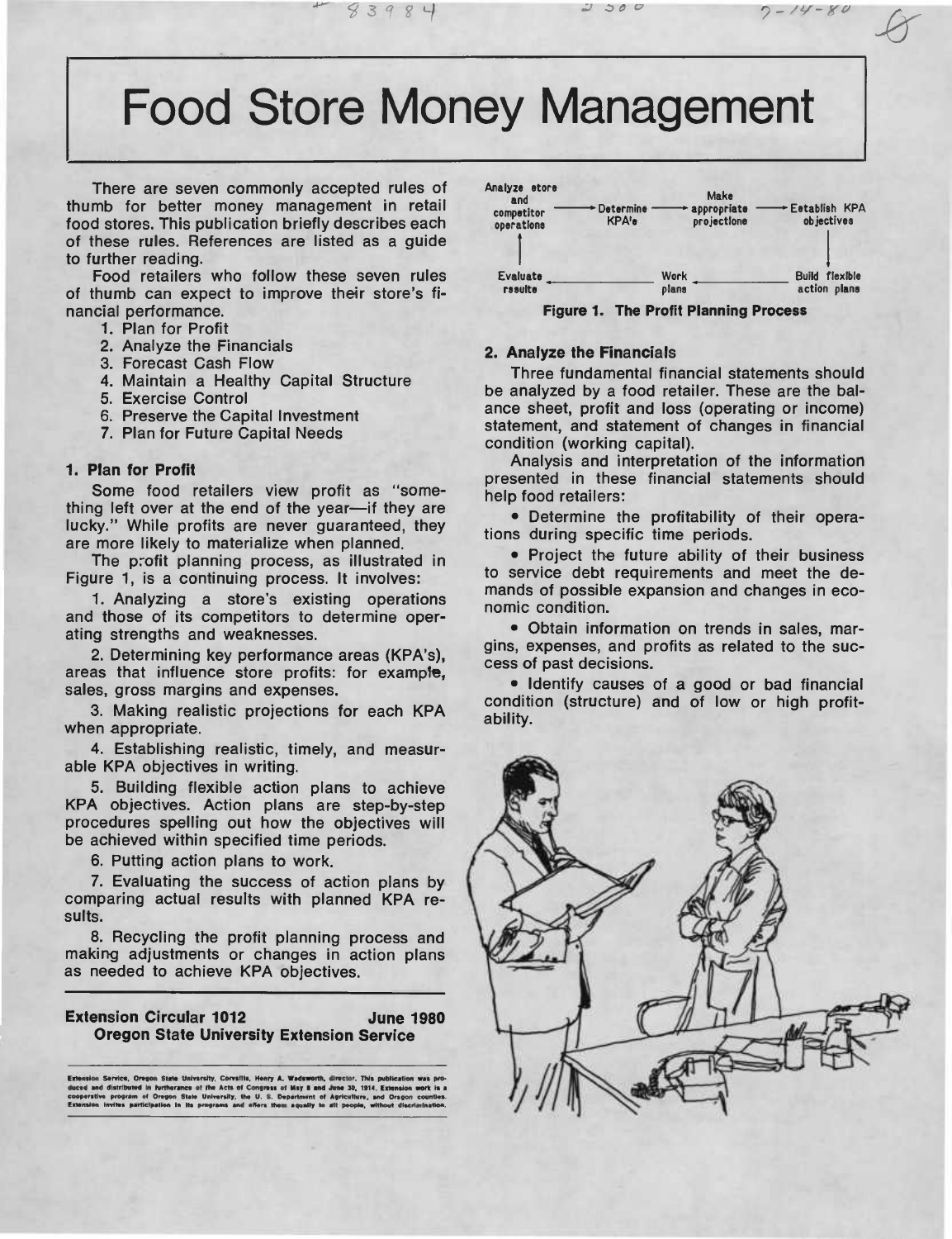• Identify what changes may need to be made to improve the business's financial condition and profitability.

• Compare a store's financial condition and profitability to other similar store operating results.

Food retailers need to analyze current and accurate financial statements to determine where their businesses are at a given point in time with respect to the amount of resources controlled and to determine how well their stores' resources have been used to produce profits.

### **3. Forecast Cash Flow**

Forecasting cash flow is an important part of good money management. It involves preparing a cash-flow budget to estimate the future cash requirements necessary for store operations. Basically, the cash-flow budget involves forecasting all monthly, quarterly, or annual cash receipts and disbursements. It shows when to expect surplus cash and when to expect cash deficits.

The cash-flow budget is one of the most valuable financial planning tools available to food retailers. It can be used to provide information necessary for:

• Making the most efficient use of cash.

• Determining when to finance seasonal cash needs.

• Developing a sound borrowing program.

• Determining the timing of debt repayments.

• Planning the investment of surplus cash in other profitable enterprises.

• Determining when funds may be available for expansion purposes.

Preparation of a cash-flow budget often forces a review of many aspects of a store's operations that might otherwise receive inadequate attention or be overlooked during day-to-day operations.

# **4. Maintain a Healthy Capital Structure**

Food retailers can maintain their capital structure in a healthy condition by giving attention to four basic factors: liqudity, leverage, profitability, and asset usage.

• *Liquidity* involves being able to pay bills on time and when they come due. To a large extent, this involves maintaining an adequate working capital position. Working capital is the amount by which current assets exceed current liabilities, i.e., the owner's equity capital investment in the current assets (cash, accounts receivable, and inventory) of the business. Essentially, it constitutes a cushion for current creditors and can be used to take advantage of trade discounts, expansion opportunities, etc. Profits constitute a principal source of working capital. But working capital also can come from long-term borrowings, additional owner capital contributions, and from the sale of fixed assets such as land, buildings, and

equipment. Most food stores, however, are not in business to sell their fixed assets as a means of increasing their working capital. Consequently, in terms of maintaining a liquid position in the business, food retailers should focus attention primarily upon the generation of adequate working capital through profits.

• *Leverage* involves maintaining a reasonable mix between the amount of debt and equity capital in the business. A retail food store whose capital structure is highly dependent upon debt runs the risk of being unable to meet the fixed interest charges associated with the debt, as well as the principal repayment requirements, should a loss be incurred. This is especially so if sales fall off and profits do not materialize as planned. It is important to maintain a reasonable mix between the debt and equity capital structure to help insure the long-run survival of the business.

• *Profitability* involves earning a return on the total capital invested in the store (assets), on the equity capital invested in the store (net worth), and on sales. Food retailers need to establish performance objectives (standards) for each of these three indicators of profitability.

In establishing these standards, retailers should consider the interest rate on borrowed capital, the degree of risk of possibly losing their equity capital investment, the rate of inflation, (especially as it pertains to the cost of replacing depreciable fixed assets), and the opportunity cost of equity capital in terms of what could be earned on the investment of such capital in the next best alternative.

• Asset *Usage* can be indicated by inventory turnover. Asset turnover (sales/total assets) is another indicator of efficiency, and working capital turnover (sales/working capital) is yet another.

In summary, food retailers can help to keep the capital structure of their business healthy by:

• Maintaining the business in a liquid position to be able to meet debt obligations and pay bills on time.

• Maintaining a reasonable and safe mix between debt and equity capital in order to stay in business should an adverse situation arise.

• Achieving adequate levels of return on total capital, equity, and sales.

• Striving for high levels of efficiency in asset usage.

#### **5. Exercise Control**

Food retailers must control the financial aspects of their operations if they are to achieve their financial objectives. For example, each of the key performance areas (KPA's) determined in the profit planning process must be controlled. In general, control involves keeping plans on target, on schedule, and taking corrective action or making adjustments when needed to insure accomplishment of a store's objectives.